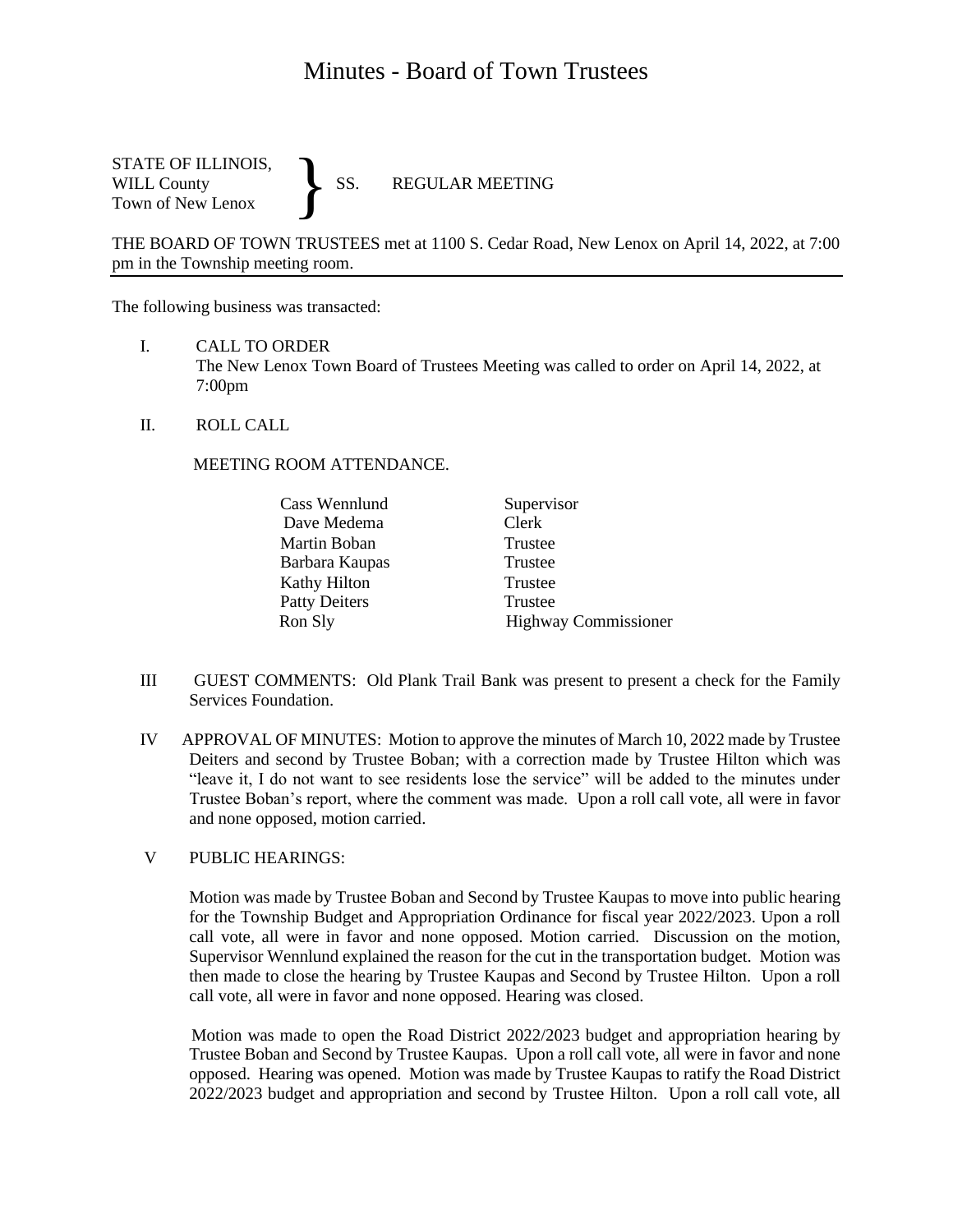were in favor and none opposed, Motion carried. Motion was then made to close the hearing by Trustee Boban and second by Trustee Deiters. Upon a roll call vote, all were in favor and none opposed. Hearing was closed.

### VI BOARD ISSUES – ACTION ITEMS

 Motion was made to adopt Township appropriation resolution 2022-02 by Trustee Boban and second by Trustee Kaupas. Upon a roll call vote, all were in favor and none opposed, motion carried.

 Motion was made to adopt Township appropriation resolution 2022-03 for senior housing by Trustee Kaupas and second by Trustee Hilton. Upon a roll call vote, all were in favor and none opposed, motion passes.

 Motion was made to adopt Township appropriation resolution 2022-04 for Maplewood Cemetery by Trustee Deiters and second by Trustee Boban. Upon a roll call vote, all were in favor and none opposed, motion carried.

 Motion was made to adopt Road District appropriation resolution 2022-05 by Trustee Boban and second by Trustee Kaupas. Upon a roll call vote, all were in favor and none opposed, motion passes.

 Motion to adopt Township budget ordnance 2022-01 by Trustee Kaupas and second by Trustee Deiters. Discussion was made by the Supervisor to explain the senior housing starting numbers. Trustee Deiters asked about personal property replacement tax to which the Supervisor explained what it was about. Motion was called to vote. Upon a roll call vote, all were in favor and none opposed, motion carried.

 Motion was made to approve the cemetery monument decoration policy of April 2022 revision by Trustee Deiters and second by Trustee Boban. The new policy will be posted on the boards at the cemeteries, signs and website. Upon a roll call vote, all were in favor and none opposed, motion passes.

## VII ELECTED OFFICIALS REPORT

 Trustee Boban explained that of the four sirens we own three have been updated and the last one needs to be done. Motion was made to accept the Braniff Communications proposal to update the last one by Trustee Boban and second by Trustee Kaupas. Upon a roll call vote, all were in favor and none opposed, motion passes.

 Supervisor Wennlund: Supervisor reminded everyone about their economic interest statements. The new car has been purchased for the Transportation Department. The transportation budget has been explained as well as the budgetary changes.

Trustee Boban: Recycling continues, the numbers were a bit low, but the weather was a factor. He talked with staff and suggested monitoring it through the summer months. After that, we can revisit it in the late Fall and see if changes need to be made. Our backup generator has been inspected with a load on it to make sure it is working correctly. March 29<sup>th</sup> is Vietnam Veteran's Day. Trustee Boban attended the Safe Communities Coalition.

Recycle Day is coming and we will not be collecting paint. The sirens did initiate and are working. We are signed up for the Loyalty Day Parade.